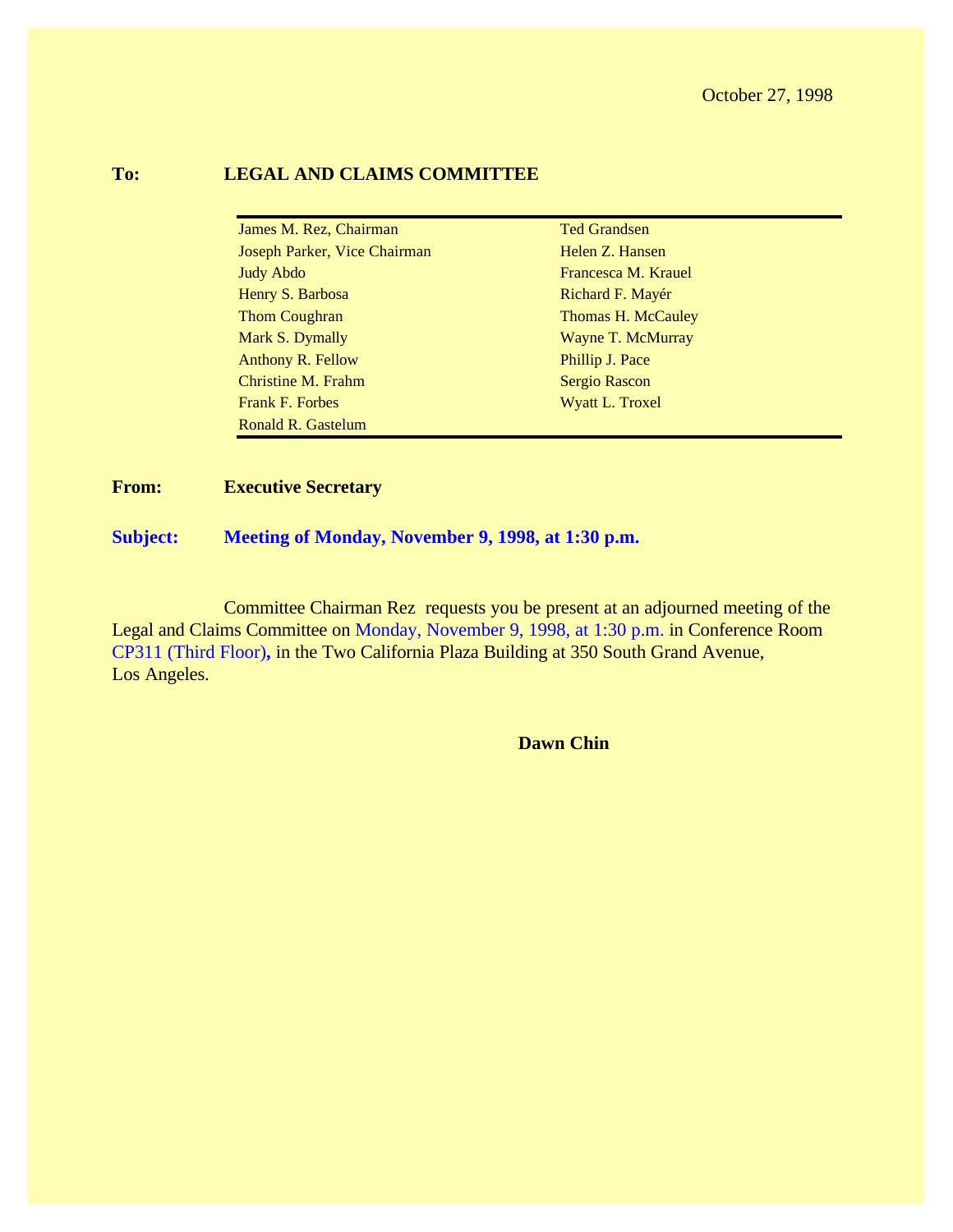# **AGENDA**

# **ADJOURNED LEGAL AND CLAIMS COMMITTEE MEETING WITH BOARD OF DIRECTORS\***

# **November 9, 1998**

#### **1:30 PM**

Two California Plaza Room 311, Third Floor 350 South Grand Avenue Los Angeles, CA 90071

**\*The Metropolitan Water District's Legal and Claims Committee meeting is noticed as a joint committee meeting with the Board of Directors for the purpose of compliance with the Brown Act. Members of the Board who are not assigned to the Legal and Claims Committee may participate as members of the Board, whether or not a quorum of the Board is present. In order to preserve the function of the committee as advisory to the Board, members of the Board who are not assigned to the Legal and Claims Committee will not vote on matters before the Legal and Claims Committee.**

- **1. ADDITIONS TO THE AGENDA** (As required by Gov. Code, § 54954.2, subd. (b).)
- **2. OPPORTUNITY FOR MEMBERS OF THE PUBLIC TO ADDRESS THE COMMITTEES ON MATTERS WITHIN THE COMMITTEE'S JURISDICTION** (As required by Gov. Code, § 54954.3, subd.(a).)
- **3. APPROVAL OF THE MINUTES OF THE LEGAL AND CLAIMS COMMITTEE MEETING HELD OCTOBER 12, 1998** (a copy has been mailed to each Director)

#### **4. CONSENT CALENDAR ITEMS - ACTION**

**7-7** Approve Amendment of the Conflict of Interest and Disclosure of Personal Finances Code (L&C, O&P--Action)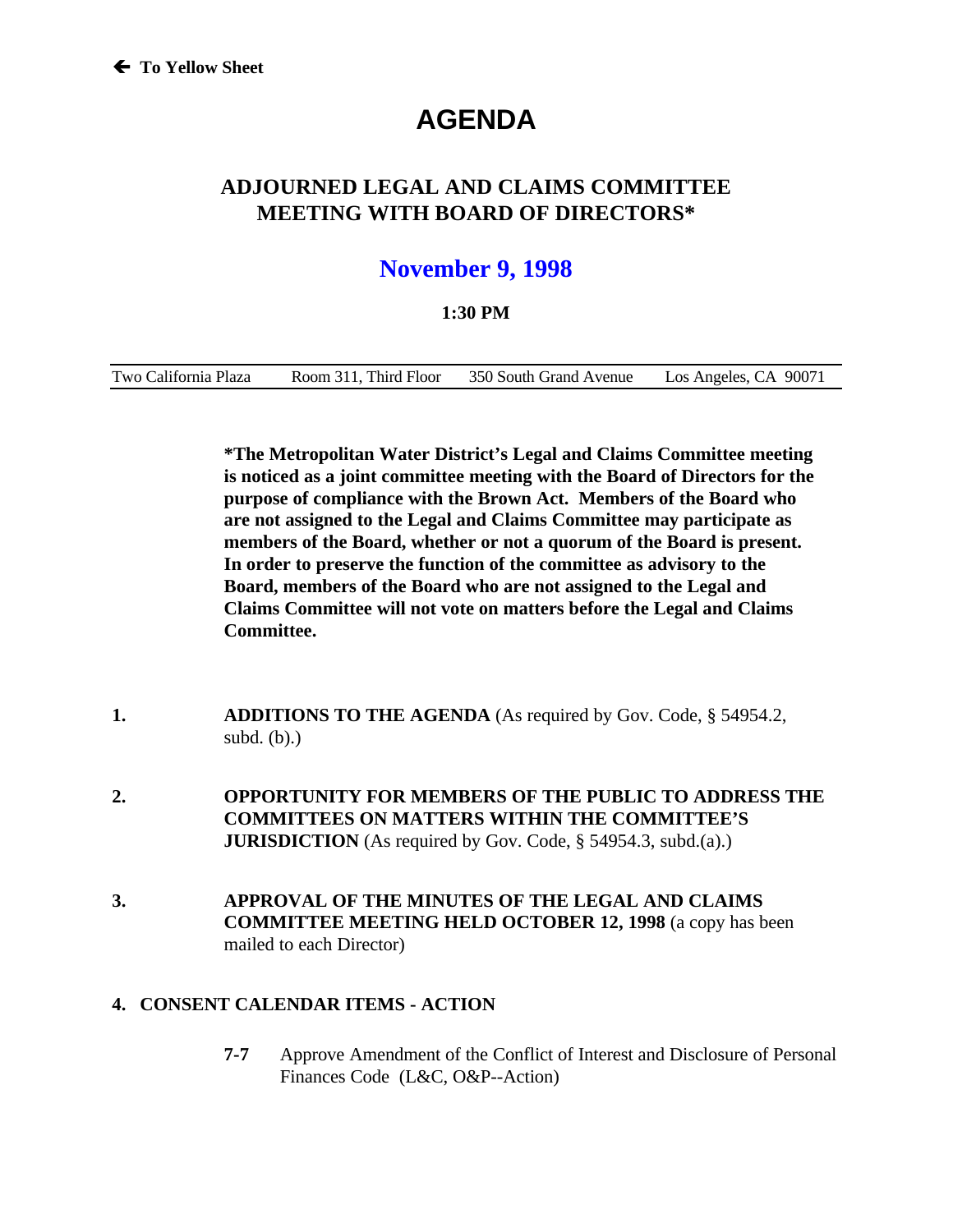#### Á **To Yellow Sheet**

#### **5. OTHER BOARD ITEMS - ACTION**

- **8-8** Adopt Resolution of Necessity Directing the General Counsel to Condemn Property Required for the Inland Feeder Project in San Bernardino County, Identified by Assessor's Parcel Number 0299-021-14, -20, and -21, MWD's Right-of-Way Parcel Number INFED1-25-100TEA1, and Owner's Name: Beverly L. Buoye, Trustee (L&C--Action)
- **8-9** Adopt Resolution of Necessity Directing the General Counsel to Condemn Property Required for the Inland Feeder Project in San Bernardino County, Identified by MWD's Right-of-Way Parcel Number INFED1-28-37OPEA1 and -TEA1 and Owner's Name: Frank Tyler (L&C--Action)
- **8-10** California Plaza Lease Audit **[Conference with Legal Counsel--Potential Litigation; to be heard in closed session pursuant to Gov.Code, § 54956.9(b)** (L&C--Action)

#### **6. BOARD INFORMATION ITEMS**

None.

#### **7. COMMITTEE ITEMS**

- **a.** Report Under Administrative Code Section 6433 for the Quarter Ended September 30, 1998 (L&C, O&P)
- **b.** Oral Report on Readoption of Wheeling Rate, Including Discussion of Metropolitan Water District v. All Persons Considered **[Conference with Legal Counsel--Existing Litigation; (One Case Pending) may be heard in closed session pursuant to Gov. Code, § 54956.9(c**)**]** (L&C, WP&R)
- **c.** Oral Report on Freedman v. Metropolitan, LASC Case No. LC039517 c/w KC039849 **[Conference with Legal Counsel--Existing Litigation; to be heard in closed session pursuant to Gov. Code § 54956.9(a)]**
- **d.** Oral Report on Inland Feeder Property Acquisition and Condemnation Matters, Identified by Owners' Names on Attachment A **[Conference with Legal Counsel--Existing Litigation; to be heard in closed session pursuant to Gov. Code § 54956.9(a)]**
- **9-2** Legal Department Report for October 1998
- NOTE: At the discretion of the committee, all items appearing on this agenda, whether or not expressly listed for action, may be deliberated and may be subject to action by the committee.

This committee reviews items and makes a recommendation for final action to the full Board of Directors. Final action will be taken by the Board of Directors. Agendas for the meeting of the Board of Directors may be obtained from the Executive Secretary. This committee will not take any final action that is binding on the Board, even when a quorum of the Board is present.